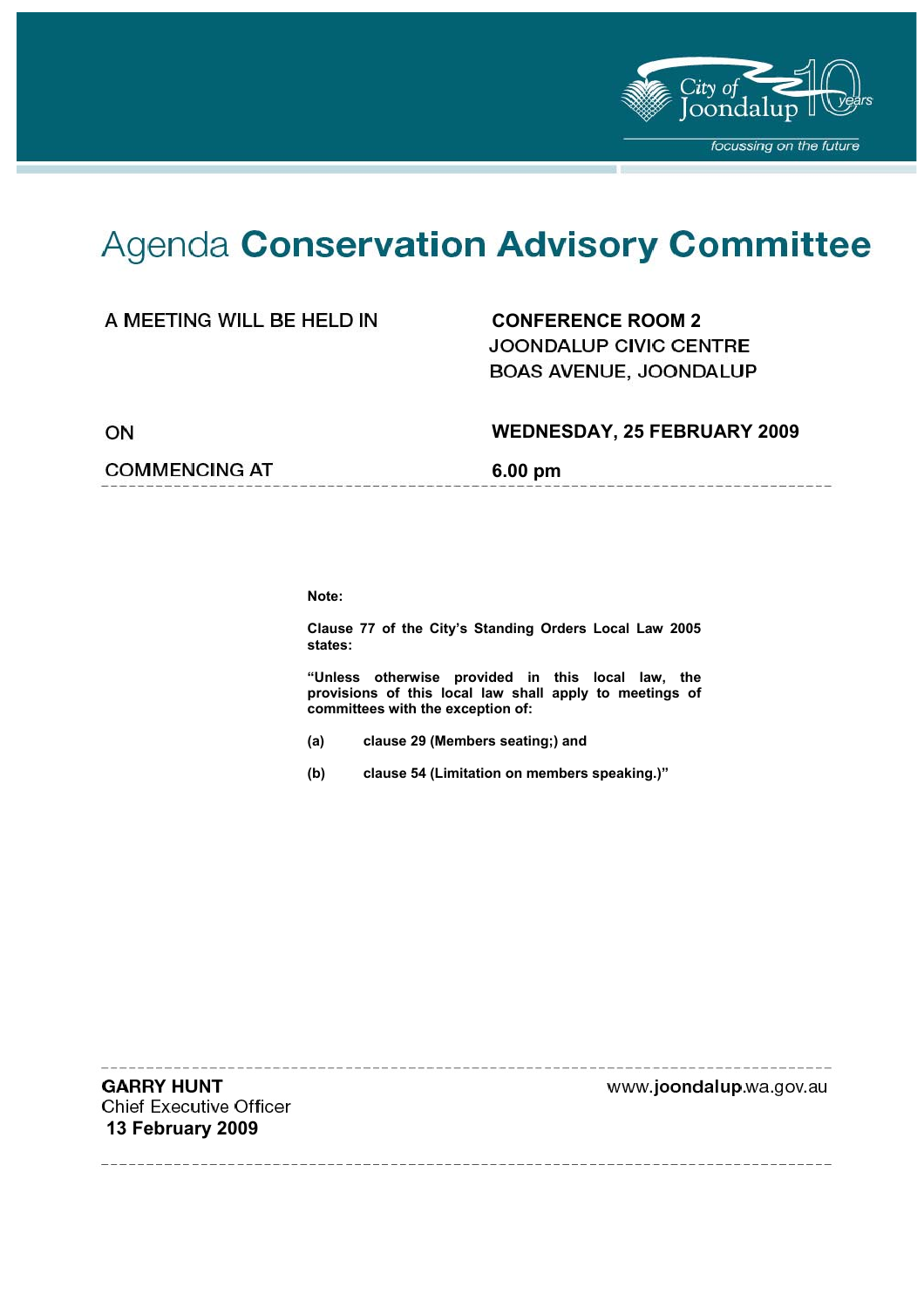### **CITY OF JOONDALUP**

Notice is hereby given that a meeting of the **CONSERVATION ADVISORY COMMITTEE** will be held in Conference Room 2, Joondalup Civic Centre, Boas Avenue, Joondalup on **WEDNESDAY, 25 FEBRUARY 2009** commencing at **6.00 pm.** 

GARRY HUNT **Chief Executive Officer Chief Executive Officer Joseph According to the Chief Executive Officer Joondalup** 13 February 2009 Western Australia

#### **AGENDA**

#### **Committee Members (14)**

Cr Mike Norman **Presiding Person** Cr Fiona Diaz Cr Marie Macdonald

Cr Sue Hart Deputy Presiding Person

Mr John Chester **Community Representative** Mrs Marilyn Zakrevsky Community Representative Ms Suzi Greenway **Community Representative** Mr Barry Fitzsimmons Community Representative Ms Phyllis Robertson Community Representative Dr Marjorie Apthorpe Community Representative Mr Tim Argus **Community Representative** Mr Steve Magyar Community Representative Mr Gary Tate **Community Representative** Ms Dorothy Lullfitz Community Representative

#### **Quorum for meetings (7)**

The quorum for a meeting is to be at least 50% of the number of offices (whether vacant or not) of members of the committee.

#### **Simple majority:**

A simple majority is to be more than 50% of those members present at the meeting.

#### **Absolute majority: (8)**

An absolute majority is to be more than 50% of the number of offices (whether vacant or not) of the committee.

#### **Casting vote:**

In the event that the vote on a motion is tied, the presiding person must cast a second vote.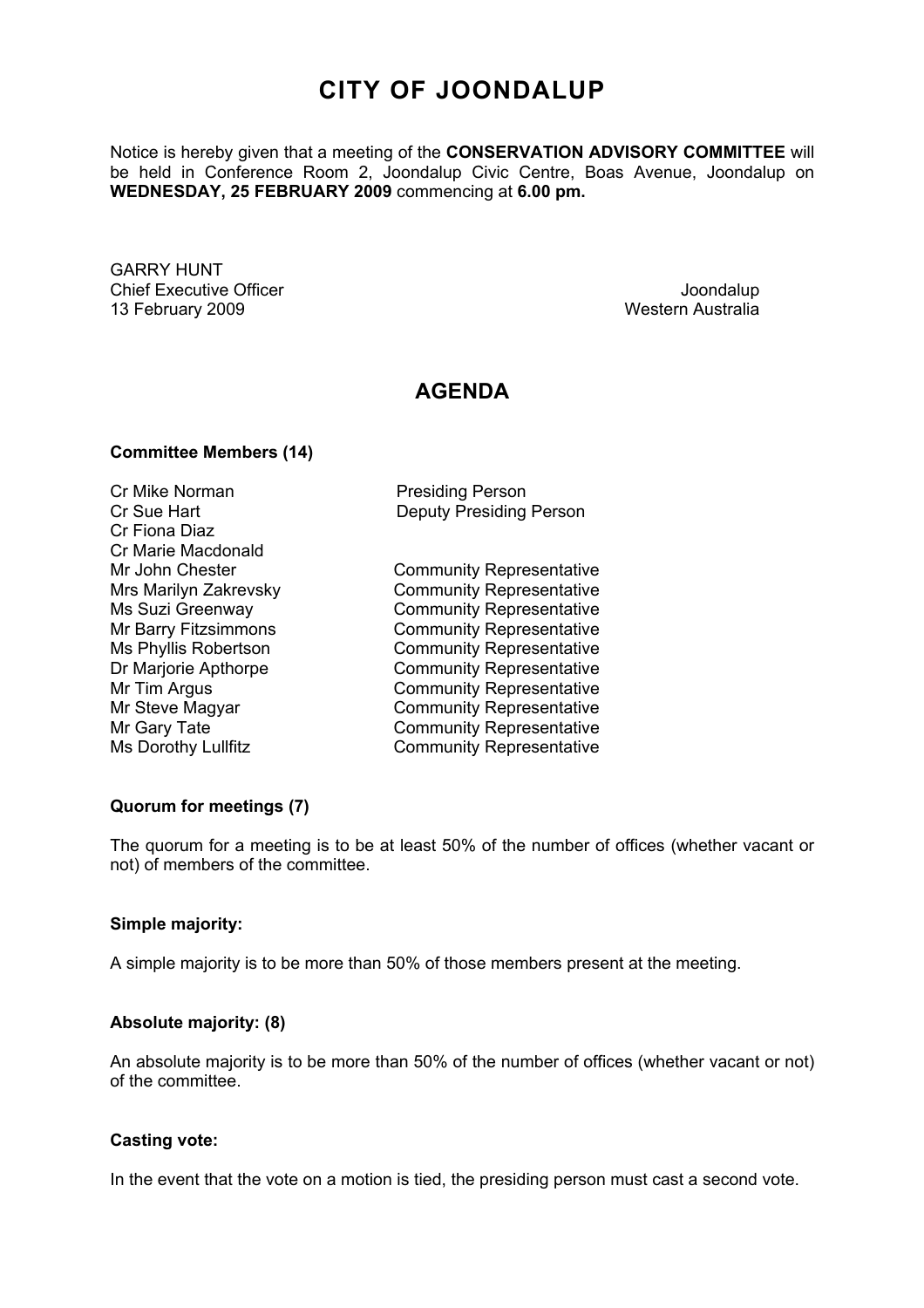#### **Terms of Reference**

- $\triangleright$  To make recommendations to Council for the conservation of the City of Joondalup's natural biodiversity.
- $\triangleright$  To provide strategic input and when requested advice on issues relating to the conservation and management of the City's natural biodiversity.
- $\triangleright$  To promote partnerships between Council and the community to protect the City of Joondalup's natural biodiversity as contained within its various natural areas (bushland, wetlands and coastal environment).

#### **DECLARATION OF OPENING**

#### **APOLOGIES/LEAVE OF ABSENCE**

#### **CONFIRMATION OF MINUTES**

MINUTES OF THE CONSERVATION ADVISORY COMMITTEE HELD 29 OCTOBER 2008

#### **RECOMMENDATION**

**That the minutes of the meeting of the Conservation Advisory Committee held on 29 October 2008 be confirmed as a true and correct record.** 

**ANNOUNCEMENTS BY THE PRESIDING PERSON WITHOUT DISCUSSION** 

**DECLARATIONS OF INTEREST** 

**IDENTIFICATION OF MATTERS FOR WHICH THE MEETING MAY SIT BEHIND CLOSED DOORS** 

**PETITIONS AND DEPUTATIONS** 

#### **REPORTS**

| Item 1 | Conservation Advisory Committee Work Plan |  |  | Page 3 |
|--------|-------------------------------------------|--|--|--------|
|        | 2009-2010                                 |  |  |        |

#### **MOTIONS OF WHICH PREVIOUS NOTICE HAS BEEN GIVEN**

**REQUESTS FOR REPORTS FOR FUTURE CONSIDERATION** 

**CLOSURE**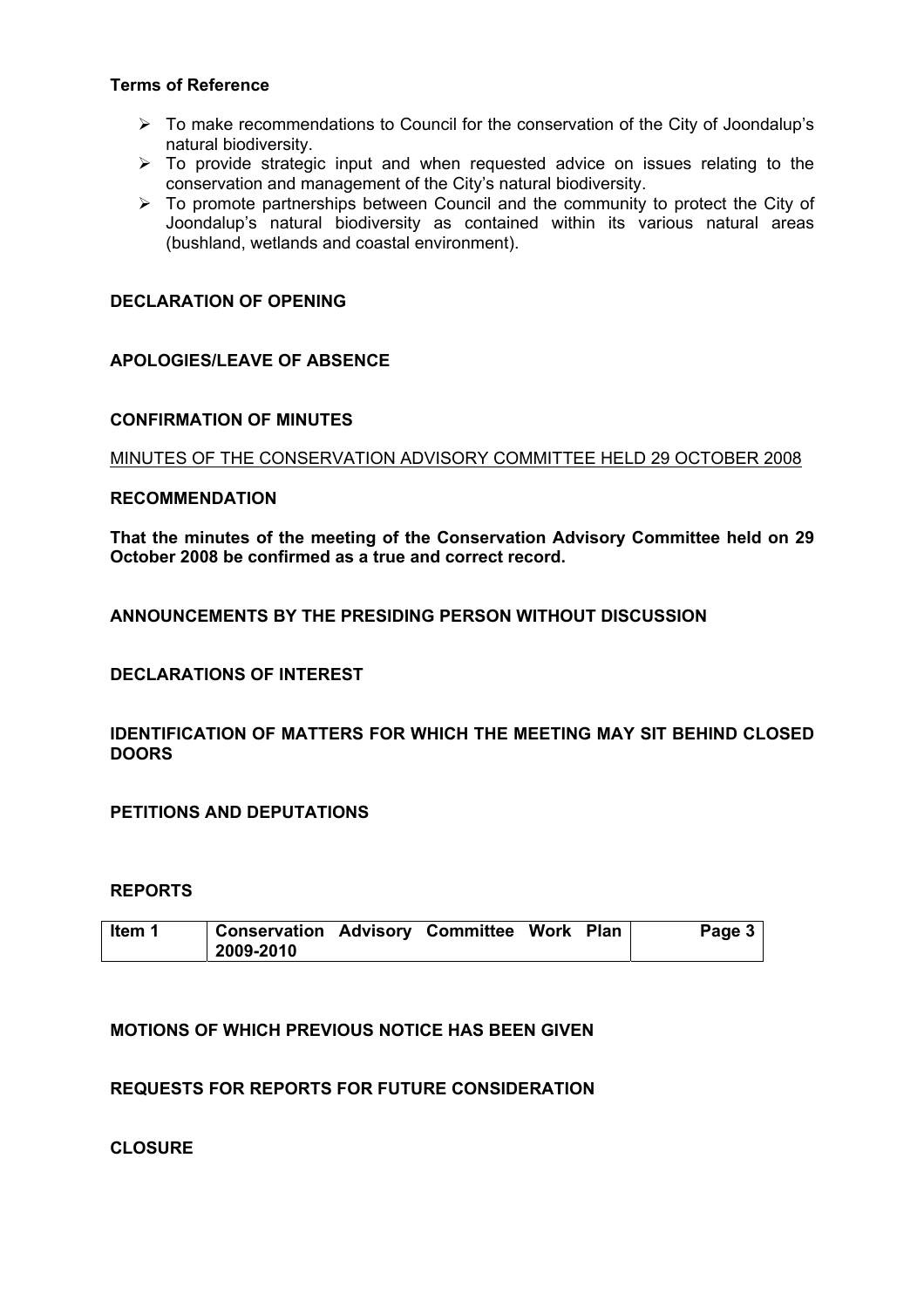### **ITEM 1 CONSERVATION ADVISORY COMMITTEE (CAC) WORK PLAN 2009-2010**

**WARD:** All

**RESPONSIBLE** Mr Martyn Glover **DIRECTOR:** Infrastructure Services

#### **PURPOSE**

To provide information for the Conservation Advisory Committee (CAC) to consider upon compilation of the Committee's Work Plan.

#### **EXECUTIVE SUMMARY**

This report recommends a number of projects and initiatives for consideration by the CAC. This report will form the basis of the CAC's Work Plan for the 2009-2010 financial year.

The proposed projects and initiatives all form part of the City's biodiversity planning structure and the CAC's input into them would underpin its Terms of Reference.

*It is recommended that the Conservation Advisory Committee ENDORSES the proposed Conservation Advisory Committee Work Plan for the 2009-2010 financial year.* 

#### **BACKGROUND**

The CAC is a Council Committee that meets on a bi-monthly basis. The CAC comprises of elected members, representatives from local Bushland Friends Groups and community members with specialist knowledge and local biodiversity.

The CAC's objectives as outlined in its Terms of Reference are as follows:-

- Make recommendations to Council for the conservation of the City's natural biodiversity.
- Provide strategic input and technical advice on issues relating to the conservation and management of the City's natural biodiversity.
- Promote partnerships between Council and the community to protect the City's natural biodiversity as contained within its various natural areas (bushland, wetlands and coastal environment).

The CAC in association with the City produced a CAC Strategic Plan (2005-2008) outlining work and projects for the CAC to achieve (Attachment 1). Many of the goals set within the plan have been completed as follows:

- Natural areas to be protected under the City's District Planning Scheme.
- The formation of a Natural Areas Maintenance Team.
- Undertake an assessment of the City's natural areas and formalise a priority management ranking.
- Work with institutions teaching land care subjects.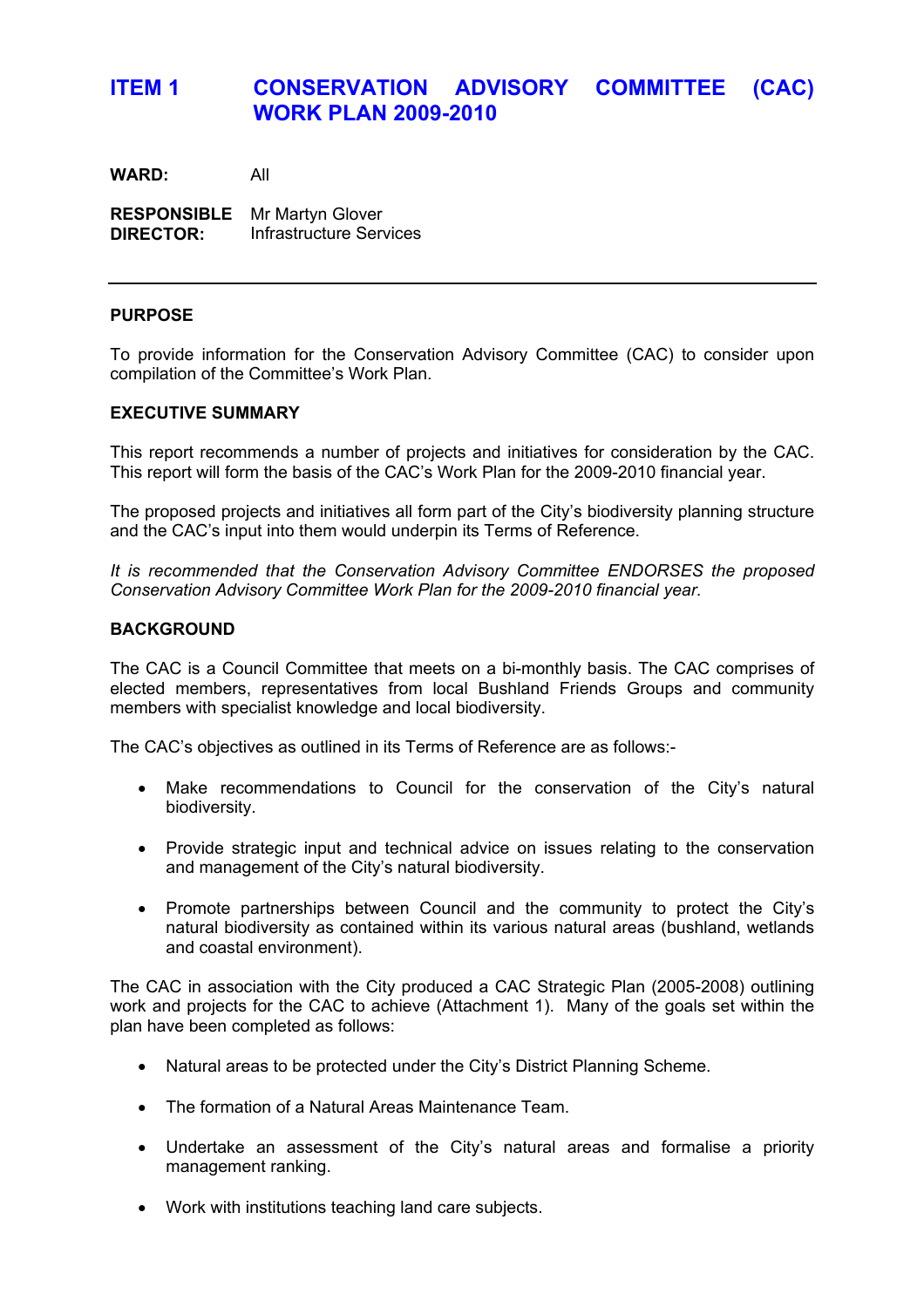- Develop key performance indicators for bushland maintenance.
- Become involved with school walks, talks and bush care projects.

The CAC Strategic Plan 2005-2008 was intended by the CAC to be a work plan for the CAC.

At the Council meeting held on 19 July 2005 the following resolution was carried (Report CJ146-07/05 refers):

"That Council NOTES:

3 that the Conservation Advisory Committee Structure Plan attached to the minutes is for the Committee purposes only at this stage."

This report aims to explore existing initiatives and projects for input from the CAC for the 2009/2010 financial year. Examples of these initiatives can be found in the City's Strategic Plans, such as the Environmental Plan 2007-2011 and the Biodiversity Action Plan 2009- 2019 (copies available under separate cover). In addition, initiatives that were not completed from the CAC Strategic plan 2005-2008 will also be considered.

#### **The following chart illustrates the City's Strategic Framework for Biodiversity Action Planning:**



#### **DETAILS**

The City's biodiversity Action Plan 2009-2019 and Environmental Plan 2007-2011 have been developed to provide direction for the City's biodiversity management activities for the next ten years. In developing this plan, the City has identified six key focus areas for biodiversity management, as follows:

- Planning and Development
- Catchment Management
- Reserve Management
- Corridors and Connectivity
- Community Education and Awareness; and
- Community Engagement and partnerships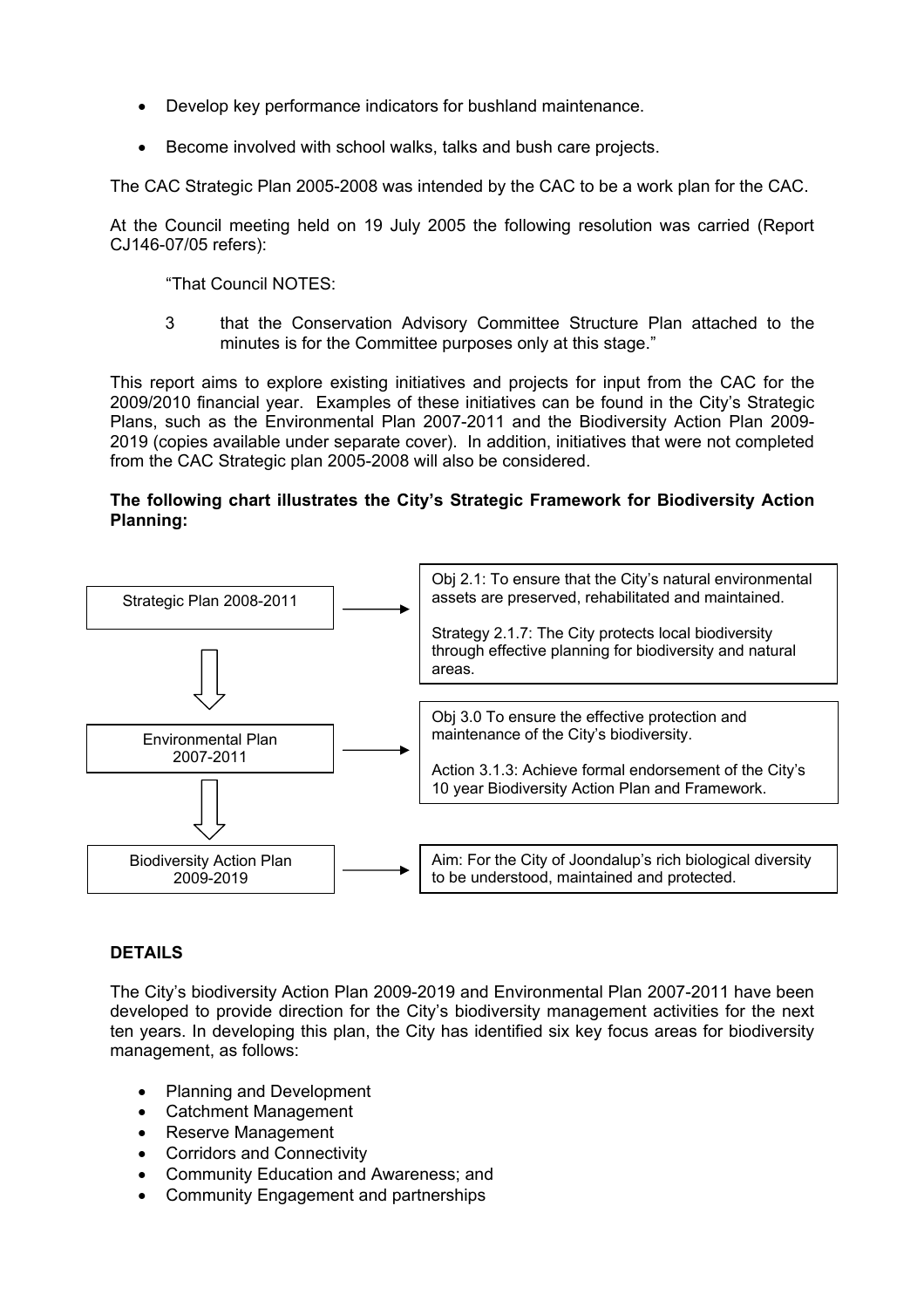The Biodiversity Action Plan 2009-2019, in tandem with the City's Environmental Plan 2007- 2011, will act as a road map for the City's biodiversity planning, management and operational activities. It is considered appropriate that planning for the CAC's future activities will also be based on the Biodiversity Action Plan and Environmental Plan, as well as initiatives from the CAC Strategic Plan 2005-2008.

Below is a summary of projects and initiatives that are contained within the Biodiversity Action Plan, Environment Plan and the CAC Strategic Plan that would form the basis for discussion at the February 2009 CAC Meeting. It is envisaged that the outcome of the meeting will serve to advise Council on the initiatives the Committee can assist with in 2009- 2010.

#### **Conservation Advisory Committee Strategic Plan 2005-2008**

- **Provide materials that can be used in displays and brochures to promote the natural environment of the City (this would include CAC current Iconic Biodiversity Species DVD)**
- **Showcase the City's environment and natural areas on the City's website.**
- Consider the development of Environmental Excellence Awards for business and community achievements.

#### **Biodiversity Action Plan 2009-2019**

- Action No 1.18: Investigate and recommend on how a moratorium to cease the planting of invasive weed species could be introduced.
- **Action 1.21: Investigate methodologies for valuing natural assets and create and maintain a Natural Assets Register that records the value and extent of the City's natural assets.**
- **Action 2.12 Develop a program of planting sumps with nutrient stripping plants to ensure nutrients are removed before they enter the groundwater.**
- Action 3.8 Review the Perth Biodiversity Survey (2004) and list priorities and new biodiversity areas with the intent of adding further to the 32 sites that the City already has listed under schedule 5 of the City's District Planning Scheme 2.
- **Action 3.12 Develop Individual Reserve Management Plans for each natural area, (including fire management strategies, significant tree register etc) and link budgets to management plans.**
- Action 3.17 Control access to natural areas to reduce the level of human-instigated biodiversity destruction (eg: fencing; paths; boardwalks etc).
- **Action 5.1 Install interpretive signs describing and illustrating indigenous plants, animals and habitats in selected City reserves where there is identified community involvement.**
- **Action 5.8 Develop a project to erect education signs along the coastal foreshore reserves to improve the community's understanding of coastal biodiversity.**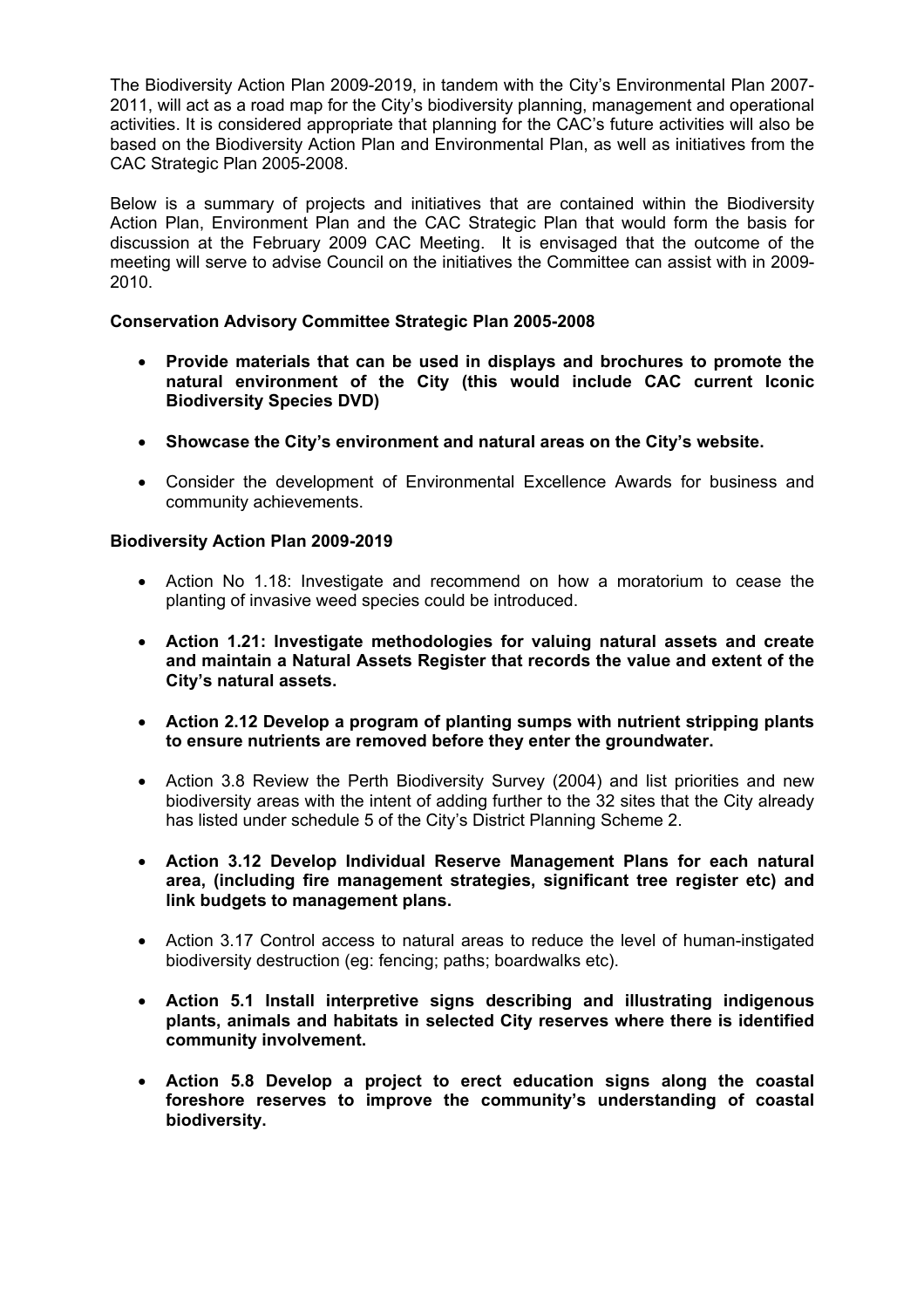• Action 5.16 Conduct frequent community walks within the City of Joondalup to educate residents about local natural areas and to highlight the biodiversity in their local community.

#### **Environment Plan 2007-2011**

• Review and evaluate the City's Coastal Foreshore Management Plan in line with State Coastal Planning Policies.

It is considered that the bolded actions (also refer attachment 2) would be an appropriate level of work and achievement to be completed in the 2009-2010 financial year.

#### **Issues and options considered:**

Not Applicable.

#### **Link to Strategic Plan:**

- 1.2 Objective: To engage proactively with the community and other relevant organisations in the preservation of the City's natural environmental assets.
- 5.2 Objective: To facilitate healthy lifestyles within the community.
- 5.2.1 The City provides high quality recreation facilities and programs.

#### **Legislation – Statutory Provisions:**

Not Applicable.

#### **Financial/Budget Implications:**

Not Applicable.

#### **Sustainability implications:**

The projects and initiatives listed for the CAC's consideration within this document are all closely linked to the conservation of the City's natural heritage. In turn this will affect the quality of the City's parks and natural open spaces. The City is regionally recognised as having quality beaches and bushland areas which act as a social hub and attract visitors from outside the City. This has a positive economic benefit for small service businesses that operate in the City.

#### **Consultation:**

The CAC consists of representatives of Friends' Groups operating in the City. A range of topics relating to the management of the City's natural areas are discussed at this forum. The CAC also acts as an efficient mechanism for the City to consult with the community on environmental and biodiversity issues.

#### **COMMENT**

The CAC has been advising Council on issues relating to biodiversity for 12 years. Members have a large breadth of knowledge relating to natural sciences, local government practices, local plant species and horticulture.

The proposed CAC Work Plan 2009-2010 will ensure that appropriate progress is made on the numerous natural area and conservation projects required in the City.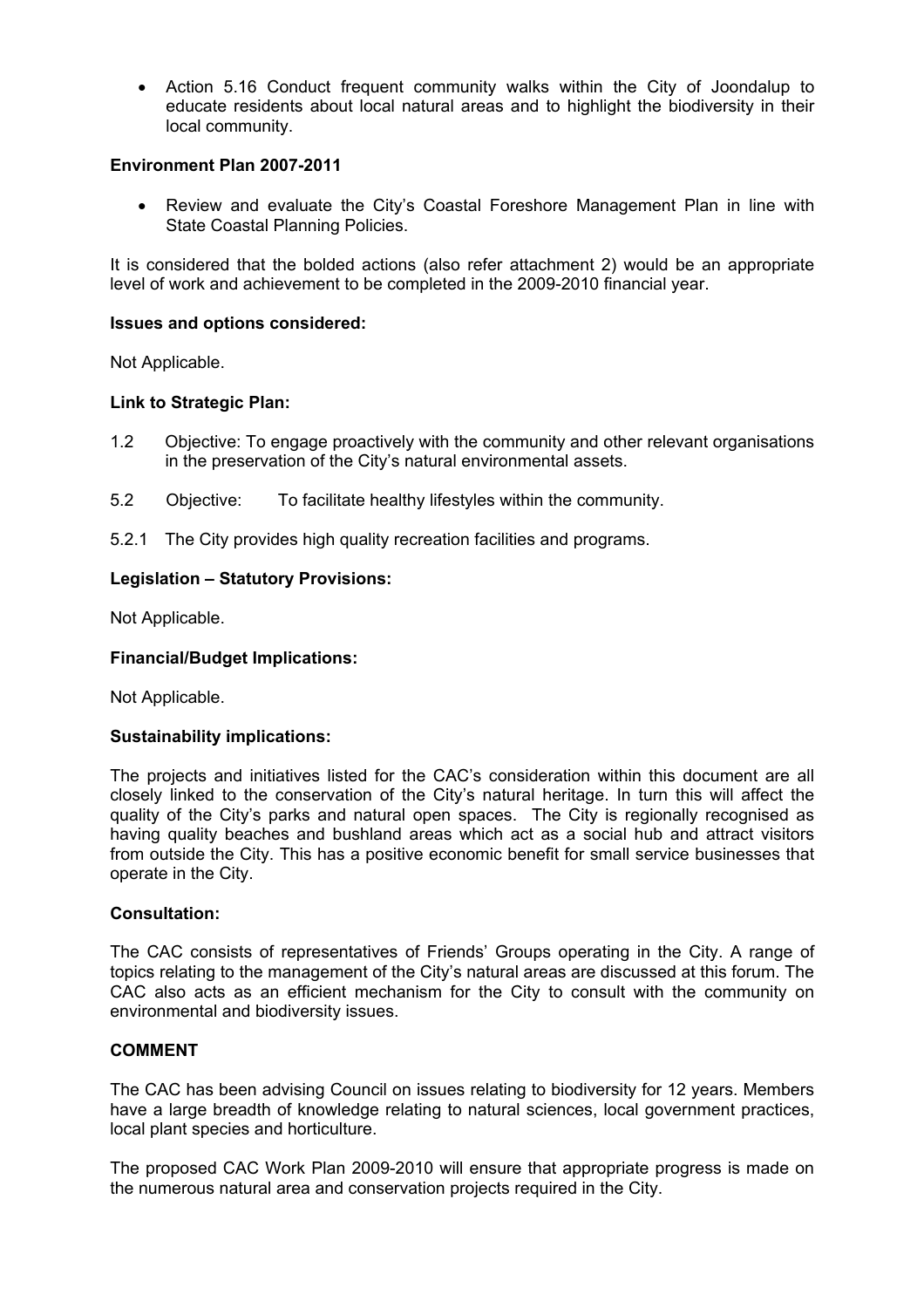#### **ATTACHMENTS**

- Attachment 1 Conservation Advisory Committee Strategic Plan 2005-2008
- Attachment 2 Proposed CAC Work Plan 2009-2010

#### **VOTING REQUIREMENTS**

Simple Majority.

#### **RECOMMENDATION**

**It is recommended that the Conservation Advisory Committee AGREES with the proposed CAC Work Plan for the 2009-2010 financial year forming Attachment 2 to this Report and SEEKS endorsement of the Plan by Council.** 

*Appendix 1 refers*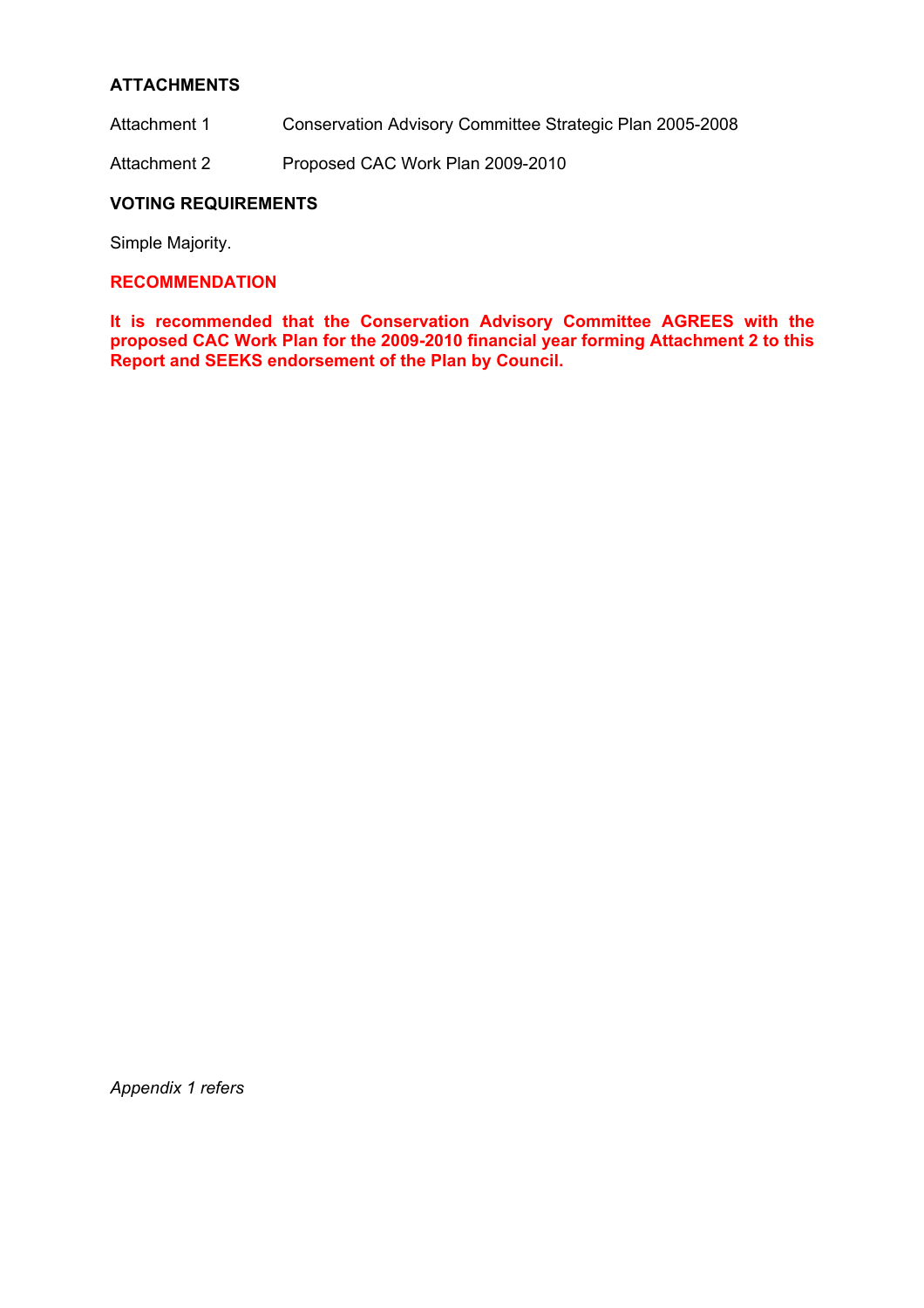

### **APPENDICES FOR AGENDA OF CONSERVATION ADVISORY COMMITTEE**

| <b>ITEM</b> | TITLE                                                                                                                                                                                                                         | <b>APPENDIX</b> | <b>PAGE</b> |
|-------------|-------------------------------------------------------------------------------------------------------------------------------------------------------------------------------------------------------------------------------|-----------------|-------------|
| Item 1      | <b>Conservation Advisory Committee Work Plan</b><br>2009-2010<br>Attachment 1 - Conservation Advisory<br>$\bullet$<br>Committee Strategic Plan 2005 - 2008<br>Attachment 2 - Proposed CAC Work Plan<br>$\bullet$<br>2009-2010 |                 |             |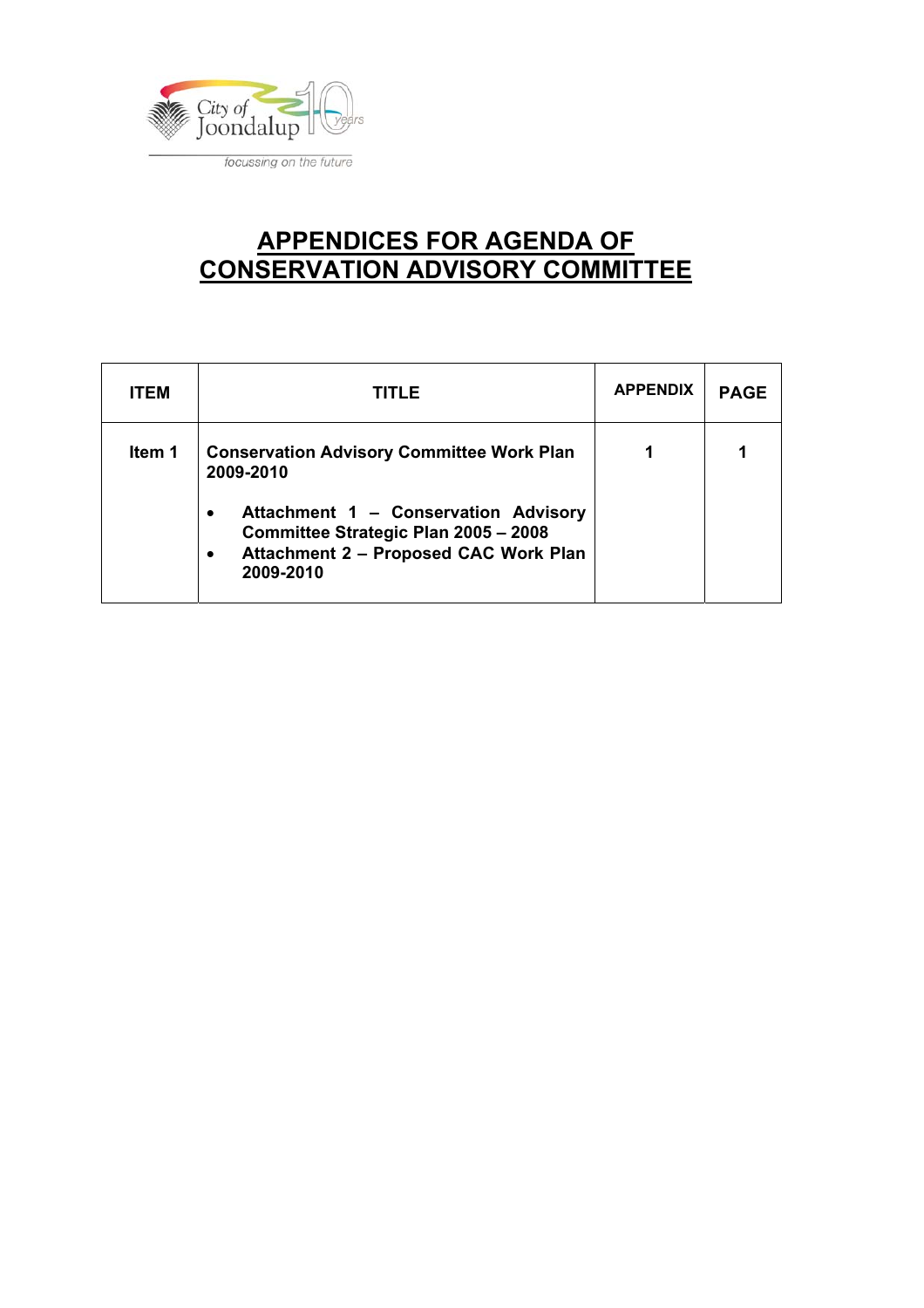

# Conservation **Advisory** Committee

**Strategic Plan**  $2005 - 2008$ 

**Executive Summary**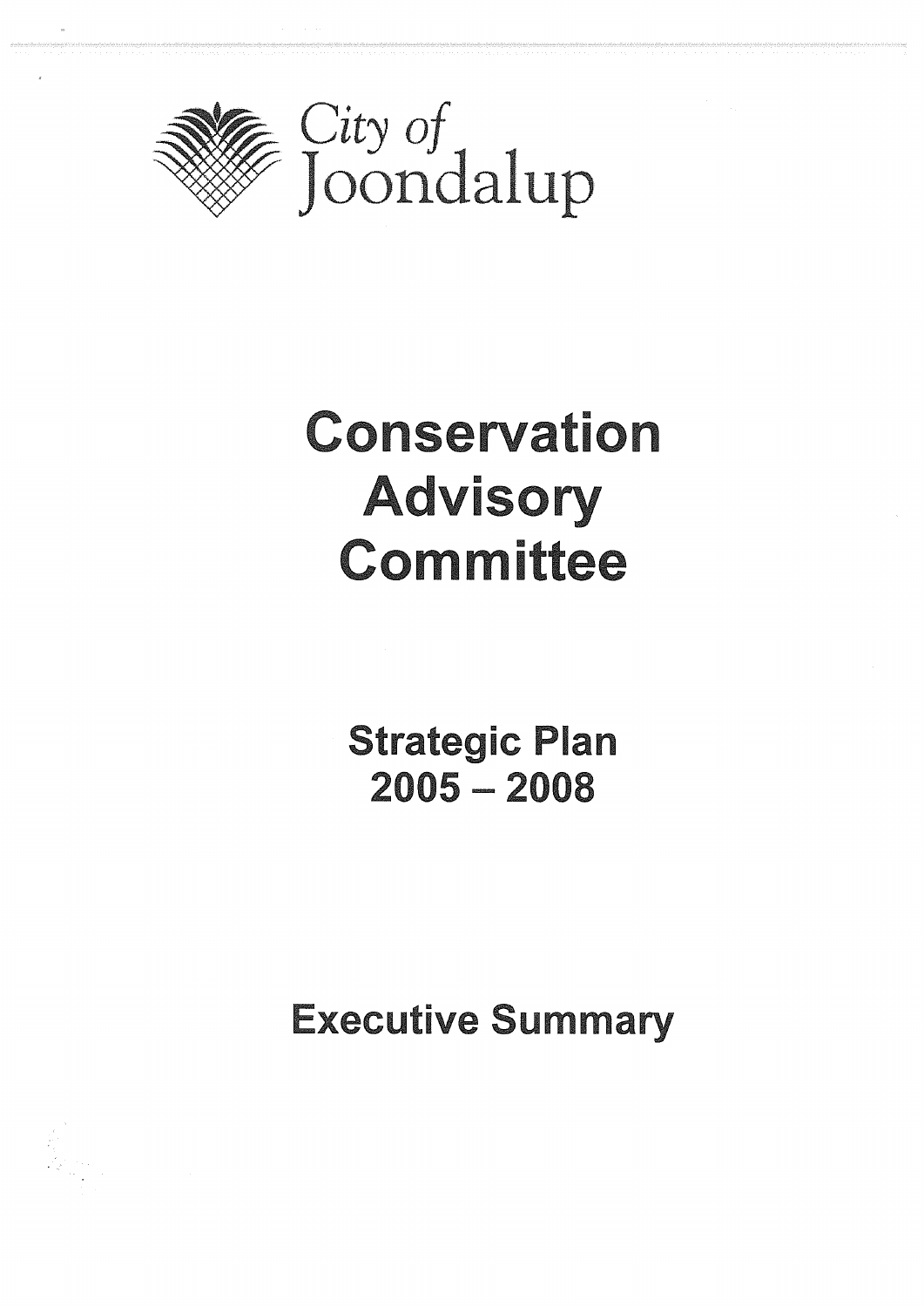### **OUR VISION**

Ensuring that the natural environment is recognised

and preserved for future generations, enhancing

Joondalup's sense of place and community.

## **OUR PRINCIPLES AND VALUES**

#### **Community Focussed**

We value community involvement and will work with community in achieving our vision together.

#### **Advisory**

We will add value to Council's decisions by working in partnership with the City to achieve aligned goals.

#### **Partnerships**

We will communicate and work in partnerships with the community and the City.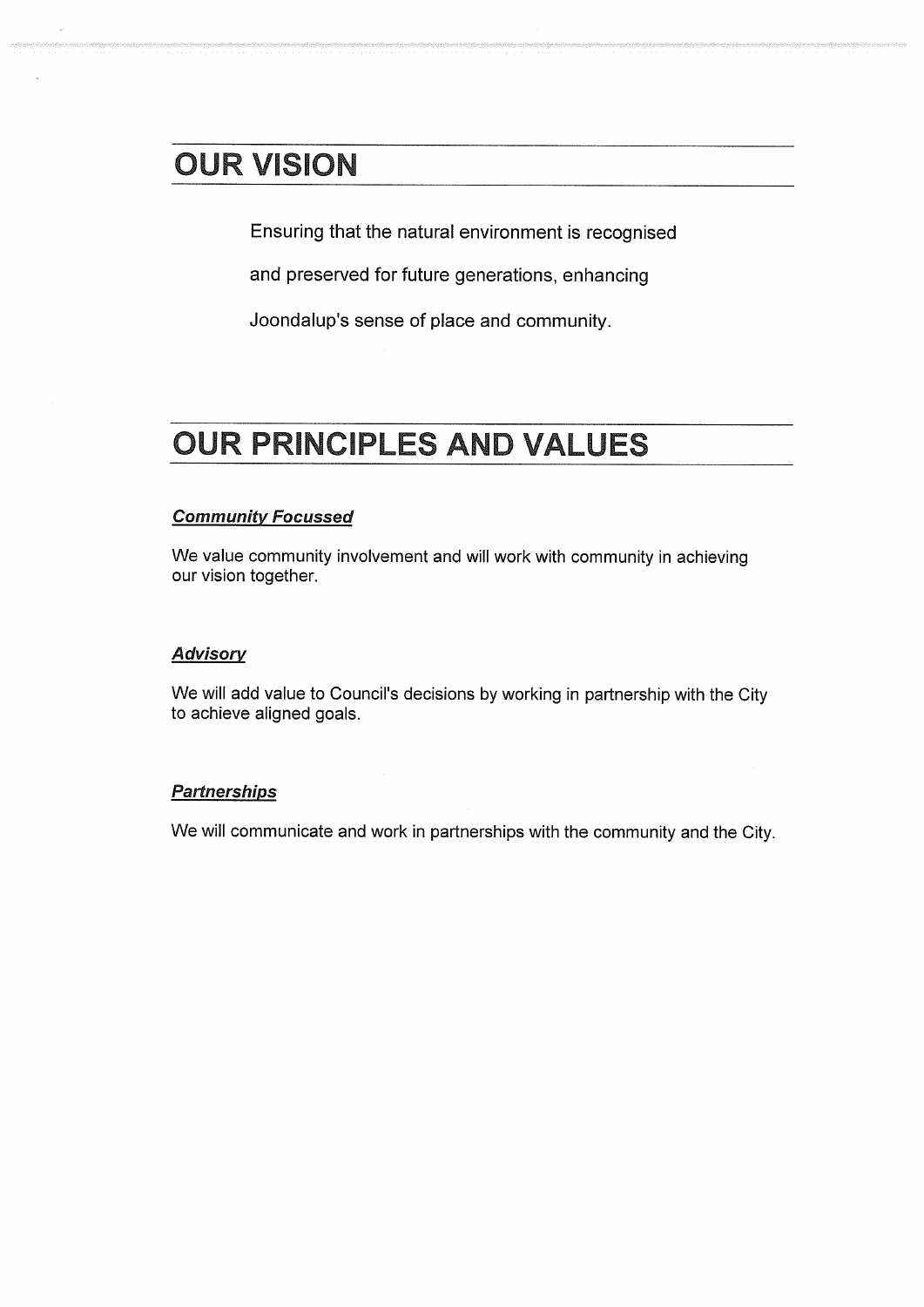| Goal                                                                                                                                                                                                        | <b>Objectives</b>                                                                           | tem            | Strategies                                                                                                                                                             | Actions                                                                                                                                                                                                                                                               | Tasks                                                                                                                                                                                                                                                                                                           |
|-------------------------------------------------------------------------------------------------------------------------------------------------------------------------------------------------------------|---------------------------------------------------------------------------------------------|----------------|------------------------------------------------------------------------------------------------------------------------------------------------------------------------|-----------------------------------------------------------------------------------------------------------------------------------------------------------------------------------------------------------------------------------------------------------------------|-----------------------------------------------------------------------------------------------------------------------------------------------------------------------------------------------------------------------------------------------------------------------------------------------------------------|
| nanagement of their natural areas managed and<br>achieve worlds best practice loondalup's highest<br>hat the City of Joondalup<br>areas, measured against<br>appropriate benchmarks<br>n the protection and | City of<br>protected for the long term<br>biodiversity value natural<br>To have more of the | $\overline{A}$ | protection and management<br>dentified and prioritised for<br>o ensure that all natural<br>areas controlled by the<br>City of Joondalup are                            | management using Perth Bio-<br>diversity assessment process<br>prioritised for protection and<br>be completed, and that the<br>or the City's natural areas<br>diversity Project templates<br>natural areas identified be<br>Recommend that the bio-<br>and guidelines | <b>Administration: Complete</b><br>the results of assessment<br>anking process. Produce<br>a listing of natural areas<br>prioritised according to<br>the assessment and                                                                                                                                         |
|                                                                                                                                                                                                             |                                                                                             |                | piodiversity value receive planning<br>Ensure that the natural areas<br>dentified as having high<br>statutory protection.                                              | natural areas having high<br>Clause 5.3.1) of the City<br>Recommend that those<br>Planning Scheme No 2<br><b>bf Joondalup's District</b><br>added to Schedule 5<br>biodiversity value be                                                                              | nclusion of a number of<br>CAC: Recommend the<br>these natural areas in<br>Schedule 5 of DPS 2.                                                                                                                                                                                                                 |
|                                                                                                                                                                                                             | o ensure that City of Joondalup<br>atural areas management<br>meets worlds best practice    | A2             | elevance to the City of Joondalup. practice document for use in the<br>Define and document worlds best<br>ratural areas, with particular<br>practice for management of | or natural areas management<br>Recommend establishment of<br>Key Performance Indicators<br>the production of, natural<br>areas management best<br>Obtain, or provide input<br>City of Joondalup                                                                       | <pls for="" in="" region.<br="" swan="" use="">Administration: Continue<br/>and relevant departments<br/>groups in development of<br/>to gather information and<br/>nformation or examples.<br/>Liaise with NRM groups<br/>pooperation with NRM<br/>ideas. Provide input.<br/><b>All: Gather relevant</b></pls> |
|                                                                                                                                                                                                             |                                                                                             |                | To encourage and support the City Recommend the establishment<br>capacity to manage natural areas<br>of Joondalup in building their                                    | pf a natural areas management<br>skilled contractors, working to<br>loondalup, supplemented by<br>team within the City of<br>worlds best practice                                                                                                                     | <b>Administration: Produce</b><br>nvestigate the formation<br>CAC: Move that the City<br>of a natural areas team<br>business case to build<br>up a full time natural<br>areas team.                                                                                                                             |

FOCUS AREA: NATURAL AREA MANAGEMENT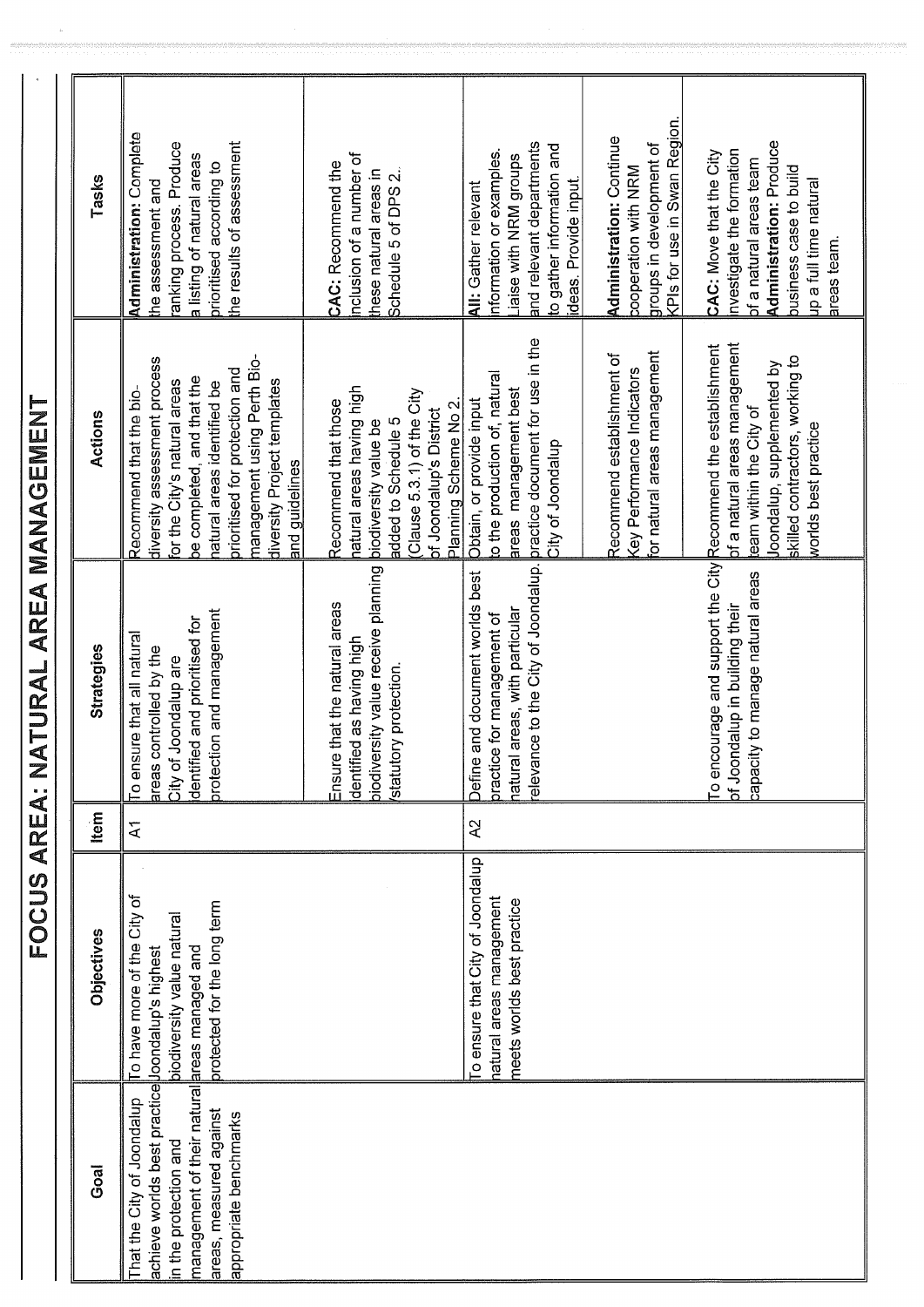**FOCUS AREA: EDUCATION** 

| Tasks             | with school walks, talks<br>CAC: Become involved<br>and bushcare projects.                      | conservation projects for<br>ALL: Suggest long term<br>adoption by schools | <b>CAC: Individual members</b><br>obby State Government.<br>and Friends Groups to   | <b>CAC: Gather and chart</b><br>nformation regarding<br>orums and events                | display venues. Develop<br>CAC: Identify possible<br>environmental themes<br>elevant conservation/                              | nformation and materials<br>CAC: Assist in providing<br>or use in displays.           | Administration: Continue<br>to develop conservation<br>web pages                                    | <b>ALL: Gather information on</b><br>other LGA's awards.                                     | Joondalup environmental<br>CAC: Recommend the<br>nauguration of City of<br>excellence awards                                                |
|-------------------|-------------------------------------------------------------------------------------------------|----------------------------------------------------------------------------|-------------------------------------------------------------------------------------|-----------------------------------------------------------------------------------------|---------------------------------------------------------------------------------------------------------------------------------|---------------------------------------------------------------------------------------|-----------------------------------------------------------------------------------------------------|----------------------------------------------------------------------------------------------|---------------------------------------------------------------------------------------------------------------------------------------------|
| Actions           | partnership building with local<br>Support and assist the City's<br>schools                     | projects available for adoption<br>nvestigate conservation<br>by schools.  | education system curriculum<br>Encourage environmental<br>education as a subject in | Develop a calendar of events<br>consideration to attending<br>that the City could give  | anvironment and achievements<br>showcase the City's natural<br>dentify opportunities and<br>themes for displays to              | Source and gather relevant<br>for displays and brochures<br>information and materials | City of Joondalup's internet site.<br>Encourage the development of<br>a conservation section on the | awards programmes in other<br>nvestigate environmental<br>GA <sub>S</sub>                    | awards programme based on<br>best of those in other LGAs<br>City of joondalup initiate an<br>environmental excellence<br>Recommend that the |
| Strategies        | the City's conservation projects<br>schools to become involved in<br>Develop ways to encourage  |                                                                            |                                                                                     | and attend major environmental<br>Encourage the City to support<br>forums and events    | Provide material that can be used<br>promote the natural environment<br>n displays and brochures to<br>of the City of Joondalup |                                                                                       | Showcase the City's environment<br>and natural areas on the City of<br>Joondalup internet site.     | environmental excellence awards<br>Consider the development of<br>for business and community | achievements                                                                                                                                |
| tem               | $\overline{a}$                                                                                  |                                                                            |                                                                                     | B <sup>2</sup>                                                                          |                                                                                                                                 |                                                                                       |                                                                                                     |                                                                                              |                                                                                                                                             |
| <b>Objectives</b> | of school education programmes<br>To encourage the development<br>hat promote the understanding | of Joondalup's natural<br>anvironment                                      |                                                                                     | Joondalup's<br>community awareness and<br>Encourage and increase<br>education regarding | natural environment.                                                                                                            |                                                                                       |                                                                                                     |                                                                                              |                                                                                                                                             |
| Goal              | Raise community awareness<br>and respect for the values of<br>natural areas (Key words:         | value, respect, treasure,<br>community awareness).                         |                                                                                     |                                                                                         |                                                                                                                                 |                                                                                       |                                                                                                     |                                                                                              |                                                                                                                                             |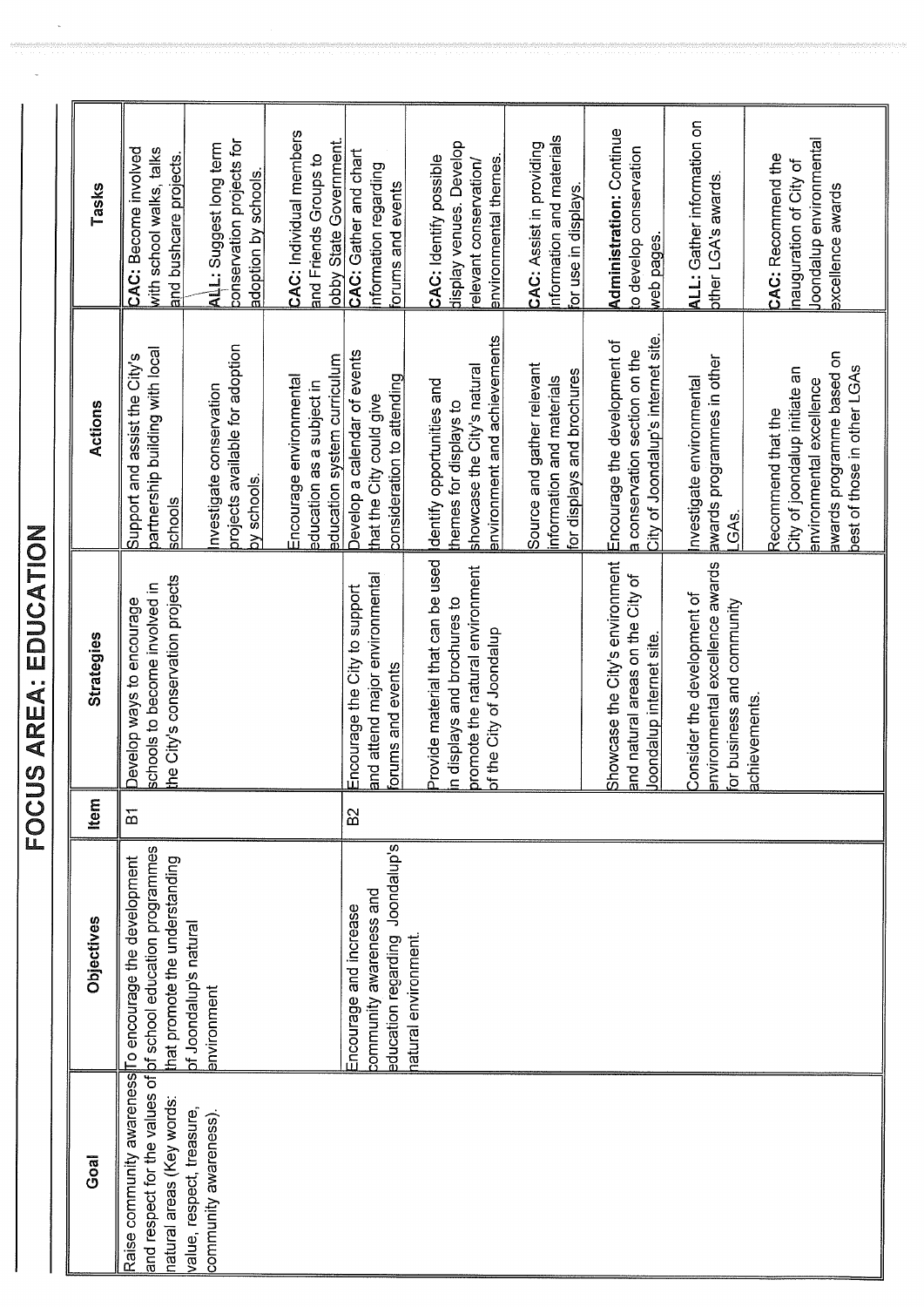| <b>Goal</b> | Objectives                                                                            | <b>Item</b> | Strategies                                                                            | Actions                                                                                                                                                                                                   | Tasks                                                                                                  |
|-------------|---------------------------------------------------------------------------------------|-------------|---------------------------------------------------------------------------------------|-----------------------------------------------------------------------------------------------------------------------------------------------------------------------------------------------------------|--------------------------------------------------------------------------------------------------------|
|             | nanagement of natural areas<br>capacity to assist with the<br>ncrease the community's | B3          | Raise environmental awareness<br>and level of expertise within the<br><b>ommunity</b> | community members to attend<br>APACE Introduction to Bush<br>Propose sponsorship for<br>Regeneration Course.                                                                                              | Administration: Investigate<br><b>CAC: Propose sponsorship</b><br>possibility of budget<br>allocation. |
|             |                                                                                       |             |                                                                                       | Encourage the City of Joondalup<br>n partnership with, educational<br>management plans through, or<br>to develop natural areas<br>nstitutions.                                                            |                                                                                                        |
|             |                                                                                       |             |                                                                                       | to support, and work with, relevant<br>environmental education streams<br>Encourage the City of Joondalup<br>necessary skills and expertise.<br>eg. ECU and TAFE, to ensure<br>that graduates receive the |                                                                                                        |
|             |                                                                                       |             |                                                                                       | to consider mentoring programmes<br>environmental education streams<br>Encourage the City of Joondalup<br>for students in relevant                                                                        |                                                                                                        |

FOCUS AREA: EDUCATION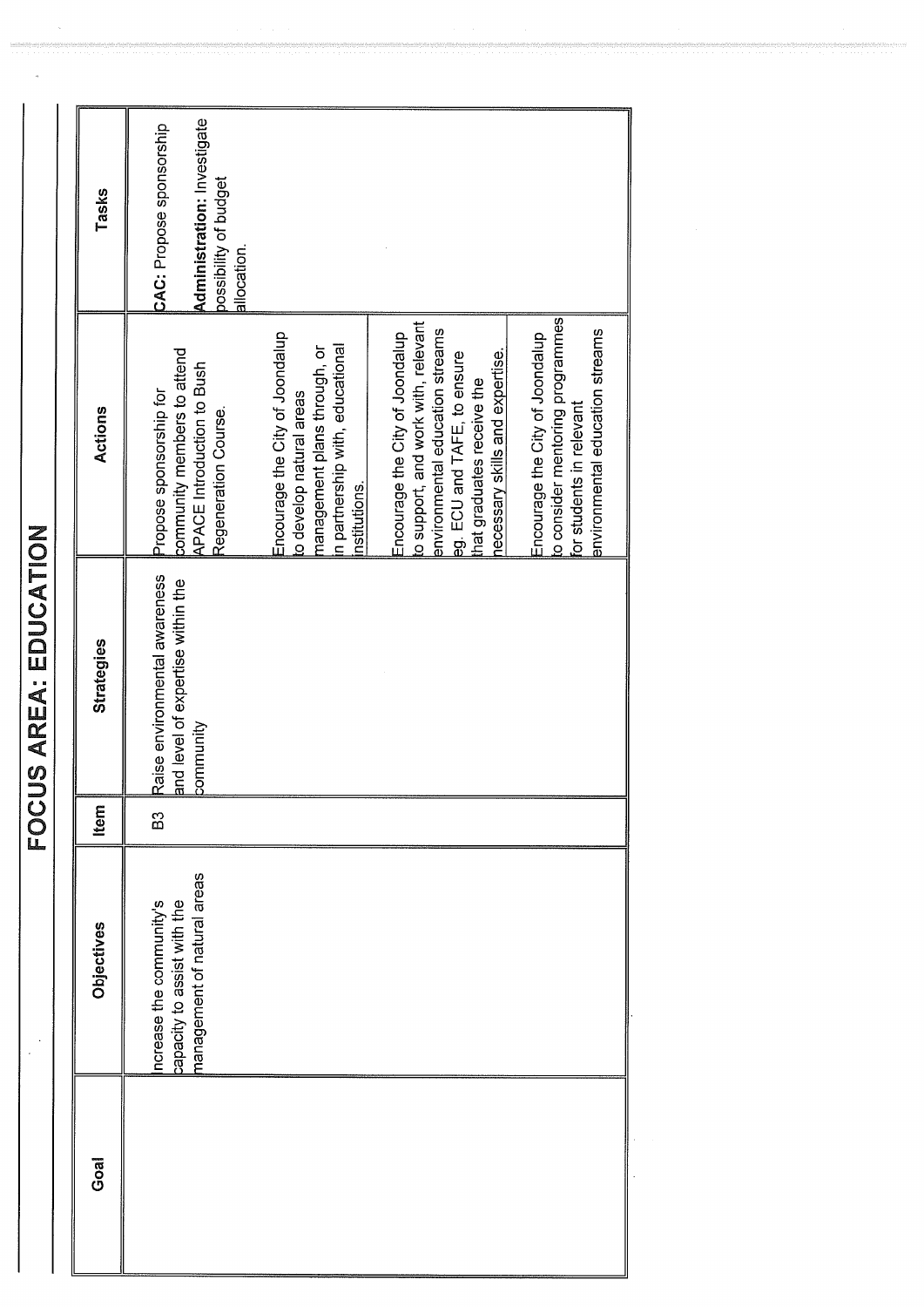FOCUS AREA: COMMUNITY PARTICIPATION

| Goal                                                                                                                                                              | Objectives                                                                                       | <b>Item</b> | Strategies                                                                                                                                                                          | Actions                                                                                                                                                                                                 | Tasks                                                                                                                                                                 |
|-------------------------------------------------------------------------------------------------------------------------------------------------------------------|--------------------------------------------------------------------------------------------------|-------------|-------------------------------------------------------------------------------------------------------------------------------------------------------------------------------------|---------------------------------------------------------------------------------------------------------------------------------------------------------------------------------------------------------|-----------------------------------------------------------------------------------------------------------------------------------------------------------------------|
| for the enjoyment of future<br>Joondalup's natural areas<br>interest and participation<br>n protecting the City of<br>$\equiv$ ncourage community<br>generations. | ownership and pride in the City<br>Jevelop a sense of community<br>of Joondalup's natural areas. | 5           | partnerships to manage, monitor<br>Engage with the community in<br>and interpret natural areas.                                                                                     | hatural areas (ie Fire Watch etc)<br>Promote Neighbourhood Watch<br>Encourage the formation and<br>and local community groups.<br><b>Litilisation of Friends Groups</b><br>style approach to protecting | networking, talks, community<br>Administration: Investigate<br>formation and promotion of<br>CAC: Encourage through<br>bushland activities etc<br>a Bushwatch Scheme. |
|                                                                                                                                                                   | Ensure the continued viability of<br>he Conservation Advisory<br>Committee                       | ပ္ပ         | Encourage active membership of<br>Committee by environmental<br>Friends Groups and experts.<br>the Conservation Advisory                                                            | Encourage the formation of new<br>an important role within groups.<br>environmental Friends Groups.<br>Promote committee work as                                                                        | through website, displays etc<br>Administration: Encourage<br>this through Friends Groups<br><b>CAC: Members to progress</b>                                          |
|                                                                                                                                                                   | use of the City's natural<br>Encourage ecotourism<br>areas                                       | ပိ          | Uoondalup's Tourism Development Uoondalup's natural areas.<br>Provide input and advice on the<br>Plan in order to advance<br>implementation of City of<br>ecotourism opportunities. | ppportunities within the City of<br>dentify potential ecotourism                                                                                                                                        | ecotourismopportunities.<br><b>CAC: Provide input and</b><br>Joondalup regarding<br>advice to the City of                                                             |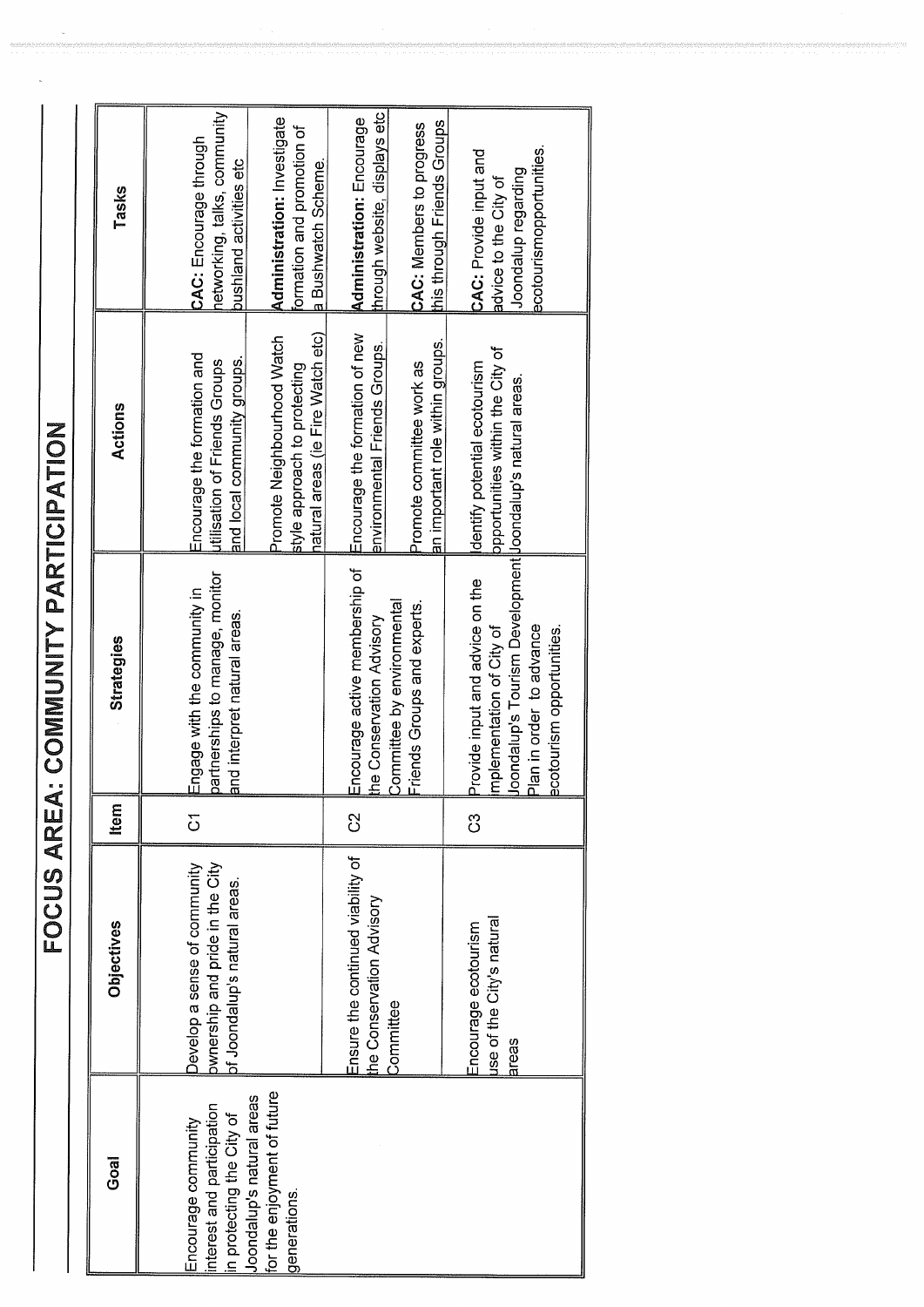# 2005 - 2006 PRIORITY ACTIONS (IN DESCENDING ORDER OF PRIORITY)

| Objectives                                                                                                                  | Strategies                                                                                                                                                                                        |
|-----------------------------------------------------------------------------------------------------------------------------|---------------------------------------------------------------------------------------------------------------------------------------------------------------------------------------------------|
| A1                                                                                                                          |                                                                                                                                                                                                   |
| To have more of the City<br>∥of Joondalup's highest<br>biodiversity value natural                                           | Recommend completion of the assessment and prioritisation of the City<br>of Joondalup's natural areas.                                                                                            |
| areas managed and<br>protected for the long term                                                                            | Provide advice to Council on the development of priority management<br>actions required to manage highest biodiversity value natural areas,<br>through the development of an implementation plan. |
|                                                                                                                             | Recommend that those natural areas having high biodiversity value be<br>added to Schedule 5 (Clause 5.3.1) of the City of Joondalup's District<br>Planning Scheme No 2.                           |
| lA2                                                                                                                         |                                                                                                                                                                                                   |
| To ensure that City of<br>Joondalup natural areas                                                                           | Obtain, or provide input to produce, documentation defining worlds best<br>practice for management of natural areas, with particular reference to                                                 |
| management meets                                                                                                            | the City of Joondalup.                                                                                                                                                                            |
| worlds best practice.                                                                                                       |                                                                                                                                                                                                   |
|                                                                                                                             | Recommend continued cooperation between the City and NRM groups<br>to develop and implement Key Performance Indicators for natural areas<br>management.                                           |
| ∥A2                                                                                                                         |                                                                                                                                                                                                   |
| To encourage and support<br>the City of Joondalup in<br>building their capacity to<br>manage natural areas                  | Recommend the establishment of a natural areas management team<br>within the City of Joondalup, supplemented by skilled contractors,<br>working toworlds best practice.                           |
|                                                                                                                             | Recommend the establishment of a natural areas protection and<br>management department within the City of Joondalup.                                                                              |
| <b>B2</b><br>Encourage and increase<br>community awareness<br>and education regarding<br>Joondalup's natural<br>environment | Provide input and advice on the development of a conservation web site.                                                                                                                           |
| $\overline{c_1}$                                                                                                            |                                                                                                                                                                                                   |
| Develop a sense of<br>community ownership                                                                                   | Encourage the formation and utilisation of Friends Groups and local<br>community groups.                                                                                                          |
| and pride in the Cityof<br>Joondalup's natural areas.                                                                       | Promote Neighbourhood Watch style approach to protecting natural<br>areas (ie Fire Watch, Dumping Watch etc)                                                                                      |
|                                                                                                                             | Consider the development of environmental excellence awards for<br>business and community achievements.                                                                                           |
| ∥B3<br>∥Raise environmental<br>awareness and level of<br>expertise within the                                               | Encourage the City of Joondalup to develop natural areas management<br>plans through, or in partnership with, education institutions.                                                             |
| community to manage<br>natural areas.                                                                                       | Encourage the City of Joondalup to support, and work with, relevant<br>environmental education streams eg. ECU and TAFE, to ensure that<br>graduates receive the necessary skills and expertise.  |
|                                                                                                                             | Encourage the City of Joondalup to consider mentoring programmes<br>for students in relevant environmental education streams.                                                                     |
| C3                                                                                                                          |                                                                                                                                                                                                   |
| To encourage the use of<br>ecotourism to showcase<br>the City of Joondalup's<br>natural areas.                              | Provide input and advice on the implementation of City of Joondalup's<br>Tourism Development Plan in order to advance ecotourism opportunities.                                                   |
|                                                                                                                             |                                                                                                                                                                                                   |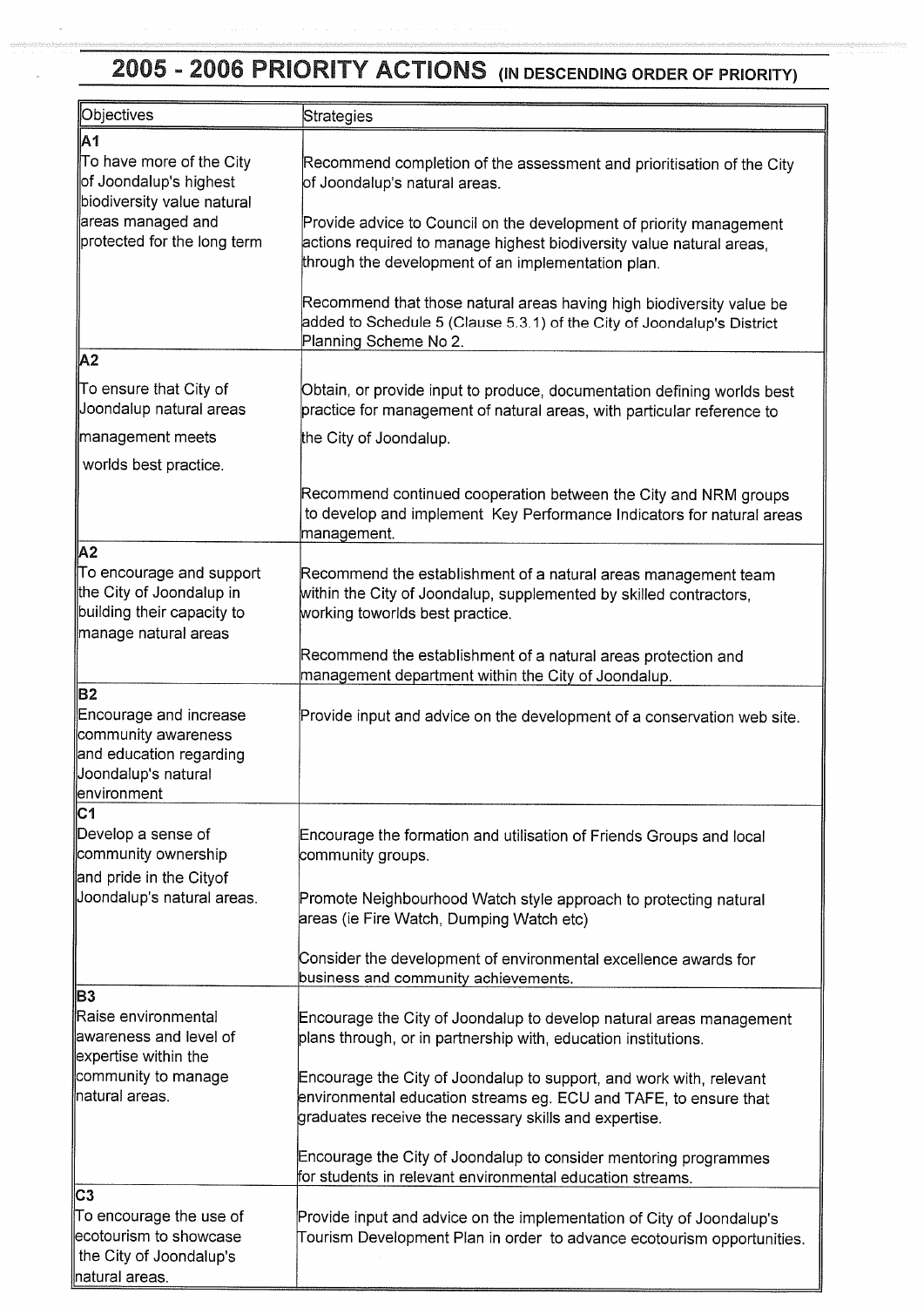| J<br>ų      |  |
|-------------|--|
| ŀ<br>t<br>١ |  |
|             |  |

| City Outcome                                                                     | City Objective                                                                             | City Strategy                                   | <b>Conservation Goals and Objectives</b>                                                                             |                                                                                                           |  |
|----------------------------------------------------------------------------------|--------------------------------------------------------------------------------------------|-------------------------------------------------|----------------------------------------------------------------------------------------------------------------------|-----------------------------------------------------------------------------------------------------------|--|
|                                                                                  |                                                                                            |                                                 | Goal                                                                                                                 | Objective                                                                                                 |  |
| The City of Joondalup<br>opportunities that<br>neet community<br>provides social | To continue to provide<br>changing needs of a<br>diverse and growing<br>services that meet | Provide support,<br>nformation and<br>esources. | Raise community awareness<br>and respect for the values of<br>natural areas (Key words:<br>value, respect, treasure, | Encourage and increase community awareness<br>and education regarding Joondalup's natural<br>environment. |  |
| needs.                                                                           | community.                                                                                 |                                                 | community awareness).                                                                                                | ncrease the community's capacity to assist<br>with the management of natural areas.                       |  |
|                                                                                  |                                                                                            |                                                 | interest and participation<br>n protecting the City of<br>Encourage community                                        | Develop a sense of community ownership and<br>pride in the City of Joondalup's natural areas.             |  |
|                                                                                  |                                                                                            |                                                 | for the enjoyment of future<br>Joondalup's natural areas<br>generations.                                             | Ensure the continued viability of the<br>Conservation Advisory Committee                                  |  |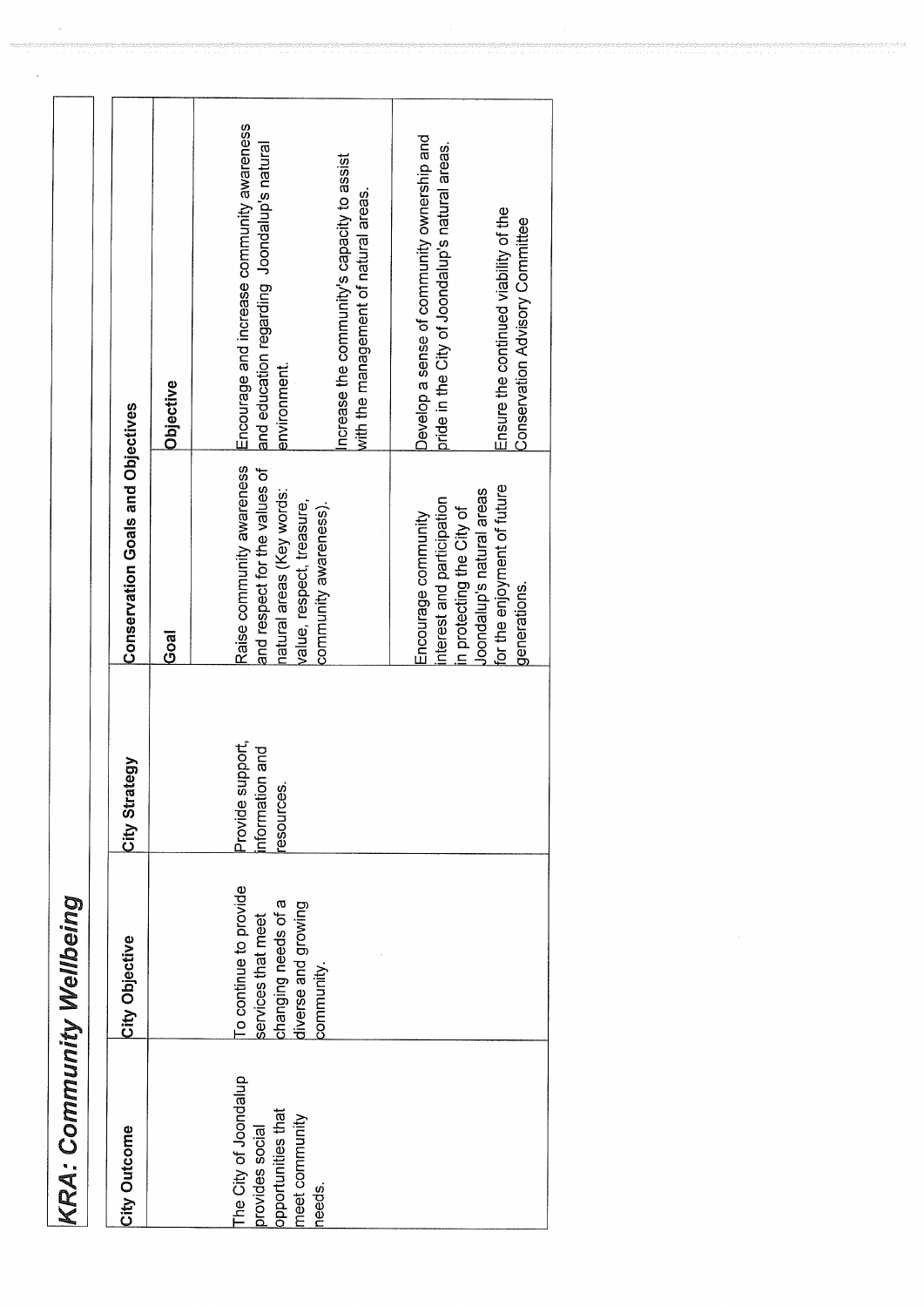|                                                                                 | <b>KRA: Caring for the Environment</b>                                                    |                                                                                              |                                                                                                                                               |                                                                                                                                        |
|---------------------------------------------------------------------------------|-------------------------------------------------------------------------------------------|----------------------------------------------------------------------------------------------|-----------------------------------------------------------------------------------------------------------------------------------------------|----------------------------------------------------------------------------------------------------------------------------------------|
| City Outcome                                                                    | City Objective                                                                            | City Strategy                                                                                | <b>Conservation Goals and Objectives</b>                                                                                                      |                                                                                                                                        |
|                                                                                 |                                                                                           |                                                                                              | Goal                                                                                                                                          | Objective                                                                                                                              |
| The City of Joondalup<br>is environmentally<br>responsive in its<br>activities. | to ensure environmental<br>our natural resources<br>To plan and manage<br>sustainability. | protect<br>etain biodiversity<br>natural assets to<br>Viaintain and                          | achieve worlds best practice<br>management of their natural<br>That the City of Joondalup<br>in the protection and                            | To have more of the City of Joondalup's highest<br>biodiversity value natural areas managed and<br>protected for the long term.        |
|                                                                                 |                                                                                           |                                                                                              | areas, measured against<br>appropriate benchmarks                                                                                             | To ensure that City of Joondalup<br>natural areas management<br>meets worlds best practice                                             |
|                                                                                 |                                                                                           | I framework,<br>Develop a co-ordinated<br>including community<br>environmental<br>education. | Raise community awareness<br>and respect for the values of<br>natural areas (Key words:<br>value, respect, treasure,<br>community awareness). | To encourage the development of school<br>education programmes that promote the<br>understanding of Joondalup's natural<br>environment |
|                                                                                 |                                                                                           |                                                                                              |                                                                                                                                               | Encourage and increase community awareness<br>and education regarding Joondalup's natural<br>environment.                              |
|                                                                                 |                                                                                           |                                                                                              |                                                                                                                                               | Increase the community's capacity to assist<br>with the management of natural areas.                                                   |

 $\bar{u}$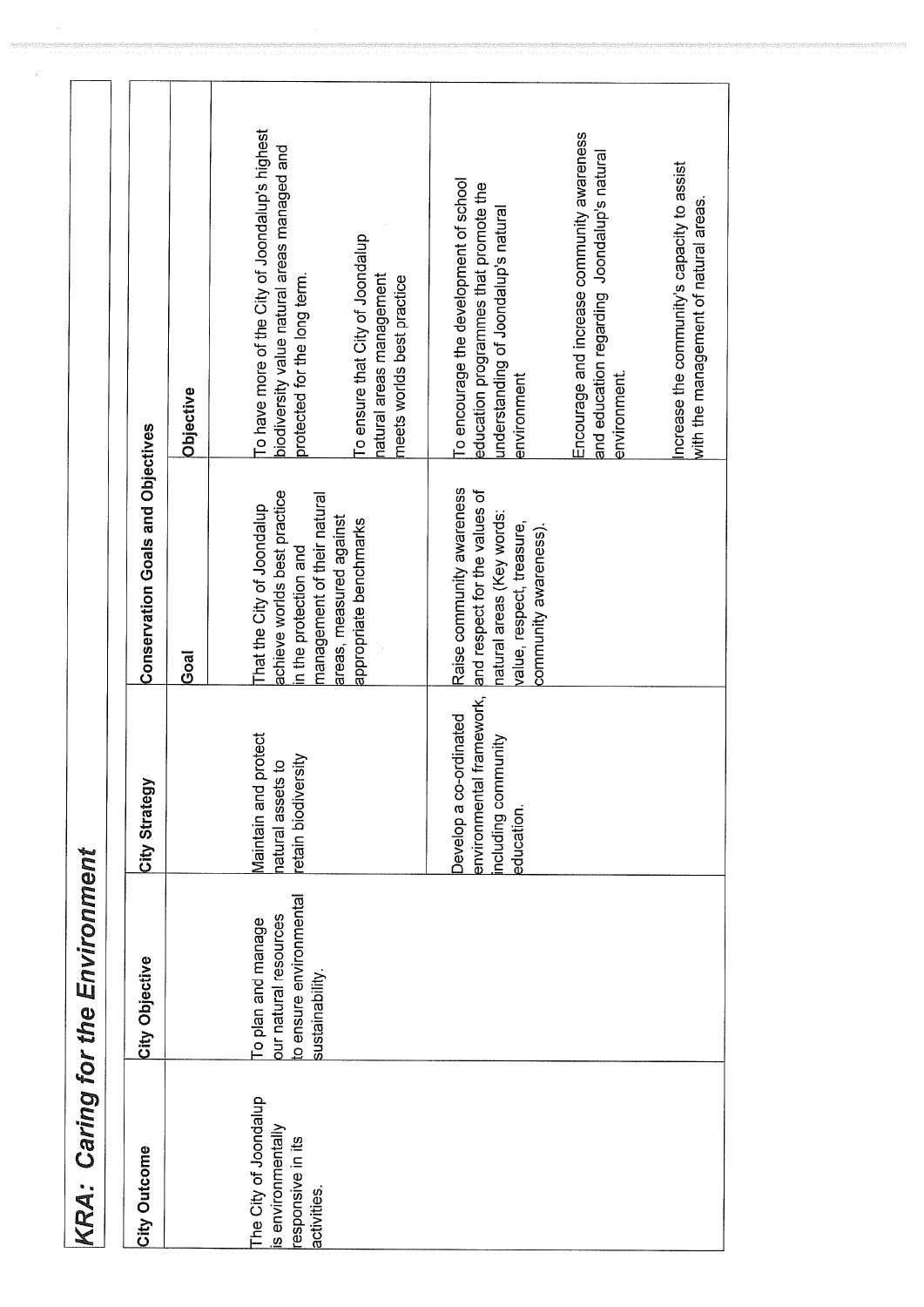| ש מ                      |
|--------------------------|
|                          |
|                          |
| $\vdots$                 |
|                          |
|                          |
|                          |
|                          |
|                          |
|                          |
|                          |
| f                        |
|                          |
| ŋ                        |
| ì                        |
| $\overline{\phantom{a}}$ |
|                          |
| t,                       |
| 气                        |
|                          |
|                          |
|                          |

 $\label{eq:1} \frac{d}{dt}$ 

| City Outcome                                                         | City Objective                                                             | City Strategy                           | <b>Conservation Goals and Objectives</b>                                                                                                                 |                                                         |
|----------------------------------------------------------------------|----------------------------------------------------------------------------|-----------------------------------------|----------------------------------------------------------------------------------------------------------------------------------------------------------|---------------------------------------------------------|
|                                                                      |                                                                            |                                         | $\overline{6}$ oal                                                                                                                                       | Objective                                               |
| The City of Joondalup<br>is recognised as a<br>great place to visit. | To develop and promote<br>he City of Joondalup as<br>a tourist attraction. | eco-tourism'<br>Develop an<br>strategy. | for the enjoyment of future<br>Joondalup's natural areas<br>nterest and participation<br>n protecting the City of<br>Encourage community<br>generations. | Encourage ecotourism use of the City's natural<br>areas |